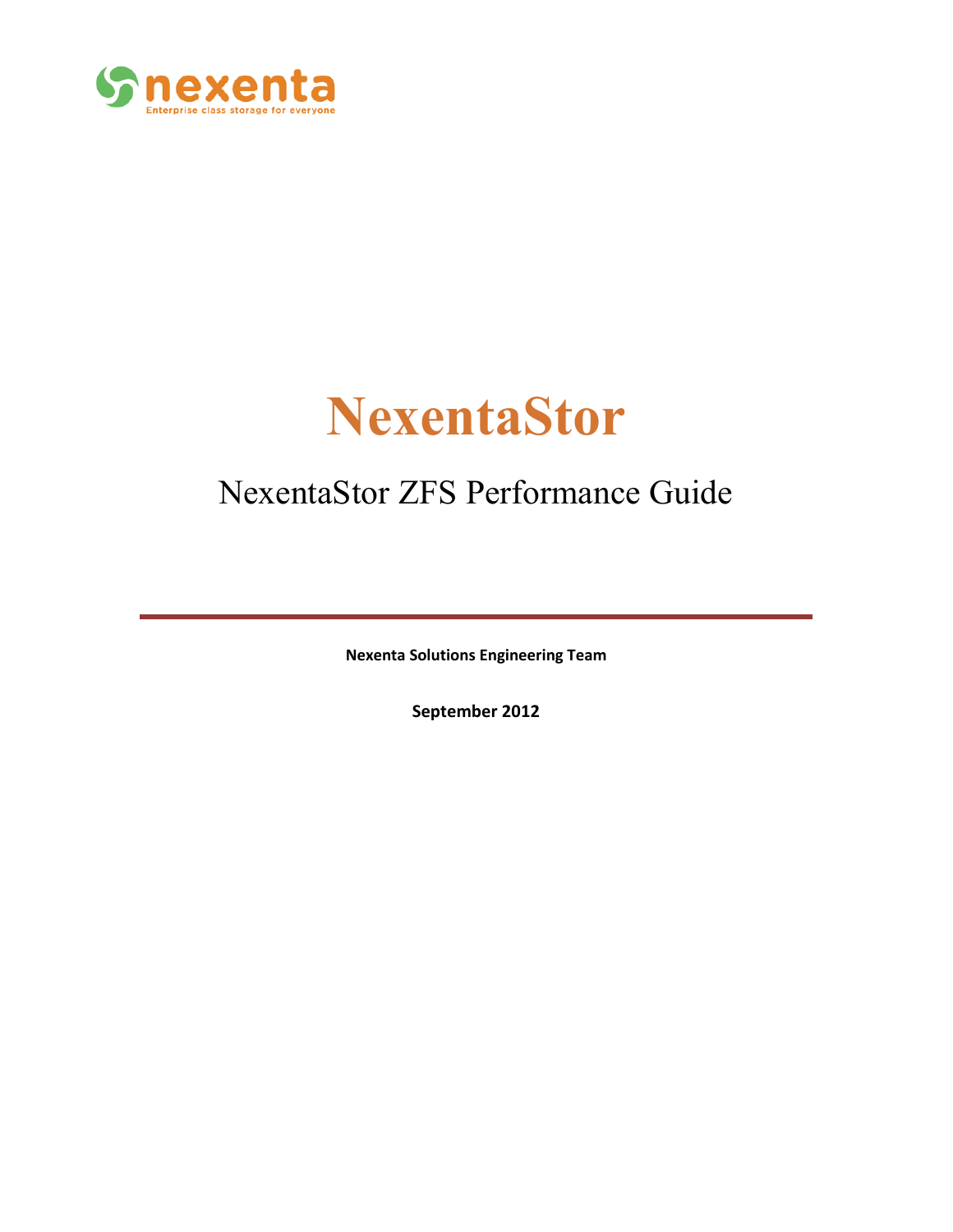

#### **Table of Contents**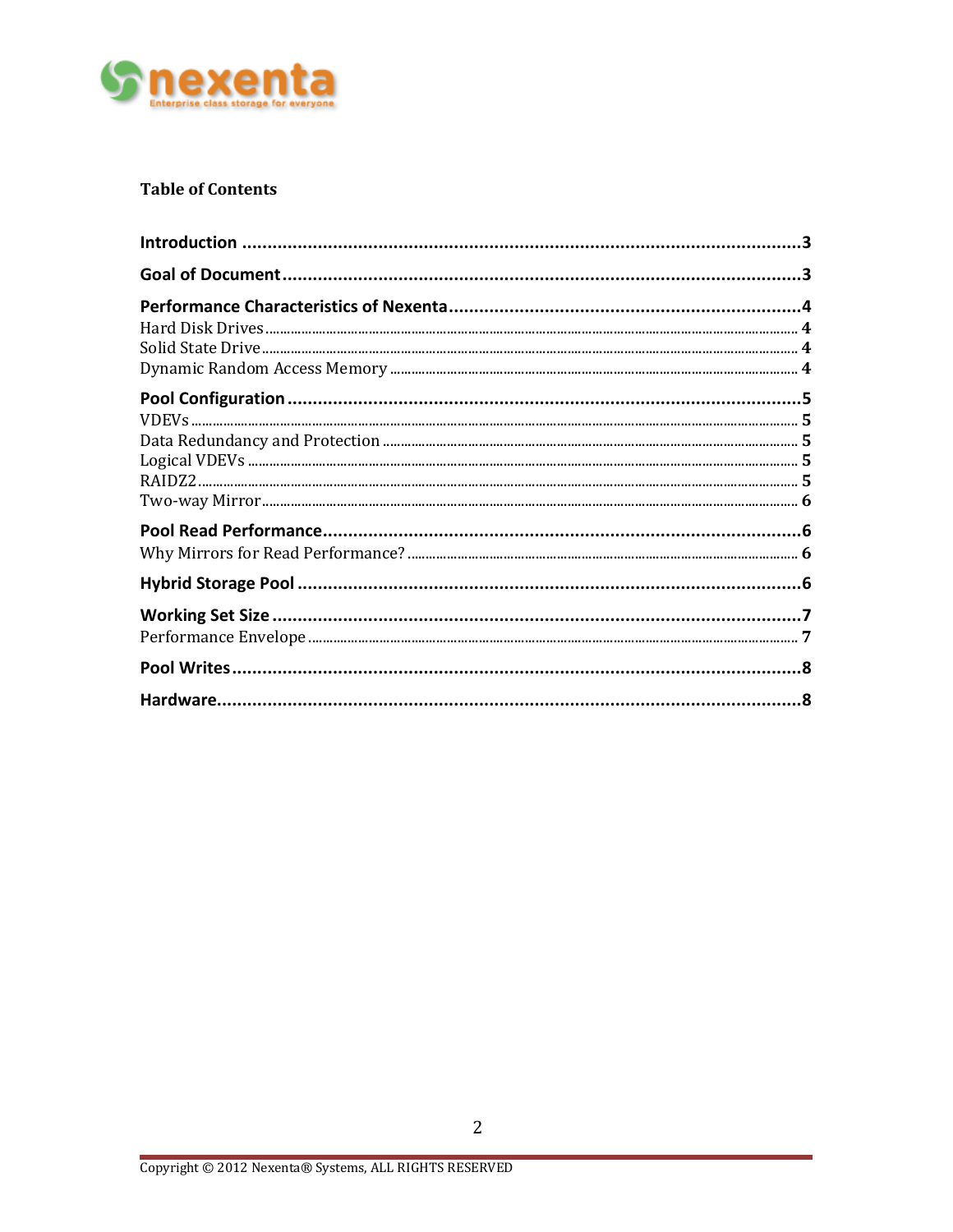

# NexentaStor ZFS Performance Guide

# **Introduction**

This document helps end users understand Nexenta and the sizing of storage appliances.

# **Goal of Document**

This paper walks through all the necessary knowledge needed for sizing storage nodes. Tuning an appliance should not be necessary if hardware is sized correctly for the workload. Once in a while, we might hit a few cases that require some tuning. However, 99% of the time, if the hardware is sized correctly, no tuning is necessary.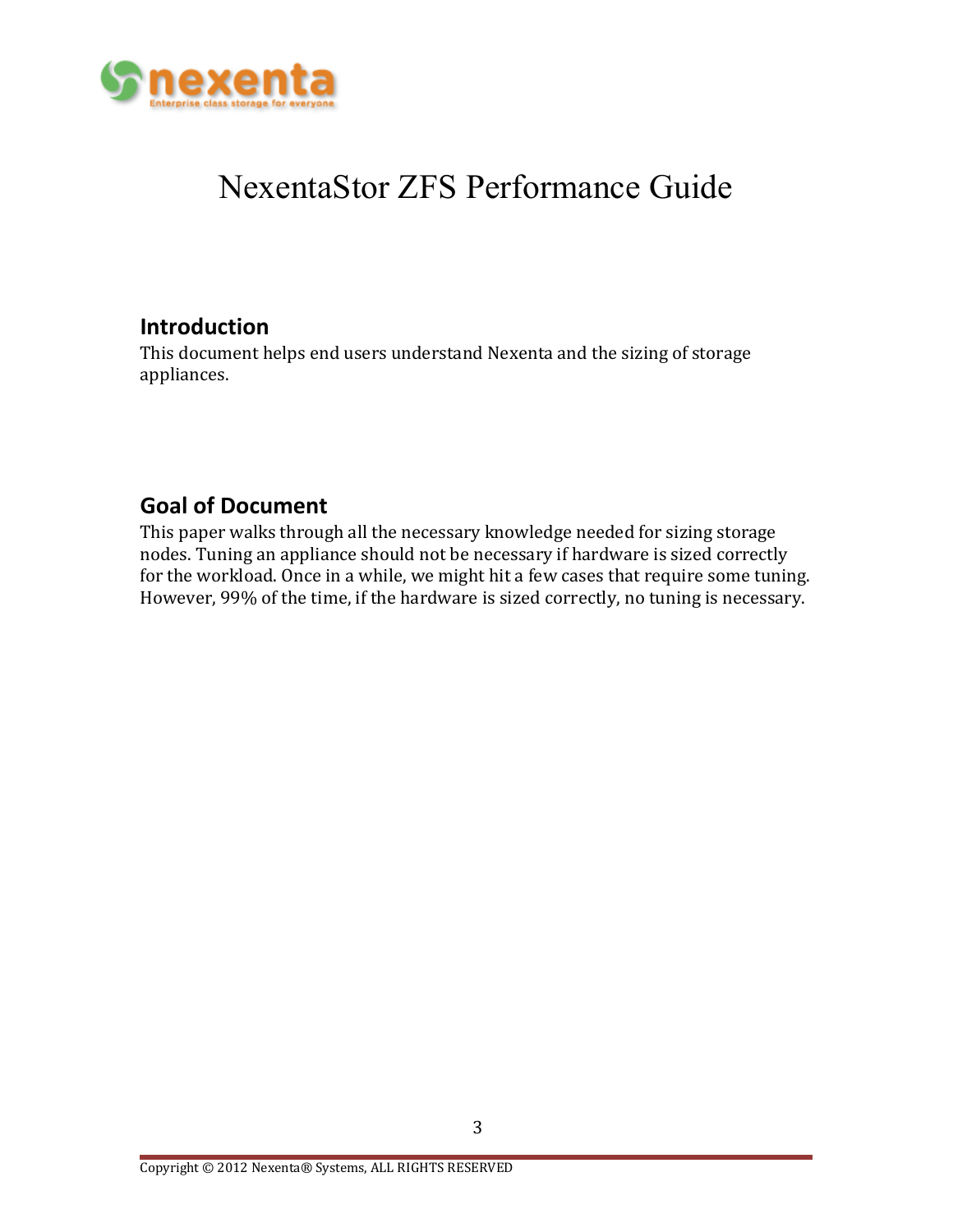

## **Performance Characteristics of Nexenta**

In order to describe the performance characteristics of a storage appliance, we will characterize the performance for individual components and then walk through how they all come together to maximize performance.

#### **Hard Disk Drives**

Individual hard disk drives (HDD) are limiting due to the number of IOPS (Input/Output operations per second) delivered. IOPS from an HDD is determined by the rotational speed of the platter. HDDs come in a variety of speeds ranging from 5400 – 15000 RPM. Due to its higher RPMs, a 15000 RPM drive can deliver nearly 3x the IOPS that a 5400RPM HDD can deliver.

In simplistic terms, because an HDD is a spinning platter, the platter is limited to the number of times it can rotate and return to the same vector where it started. If an HDD spins at 7200RPM, it will return to the same place 120 times as shown by the formula below. This gives a better idea why random IO performance is limited.

7200RPM / 60 seconds = 120 IOPS

Like most storage arrays, NexentaStor has the ability to combine multiple HDDs to increase the aggregate number of IO operations. But due to physical limits of cable runs and cabinet size, realistically you are limited to 480 drives per system—that equates to roughly 60,000 random read IOPS from the base pool using mirrors.

In most storage applications, we see 7200RPM and 10000RPM drives giving a good balance between cost and performance.

#### **Solid State Drive**

Unlike HDDs, there are no moving parts to a solid state drive (SSD). Latency, or the time it takes to complete an IO operation, is extremely low for SSDs. This allows an SSD to deliver more IO operations in a shorter period of time than an HDD. For an enterprise grade SSD, this can be upwards of 100,000 random IOPS at 4KB. One SSD can deliver the IOPS of 1000 HDDs—a massive improvement in IOPS delivery.

#### **Dynamic Random Access Memory**

Dynamic Random Access Memory, also known as DRAM, is one of the fastest available storage areas on the system, with the ability to deliver one million IOPS. Unfortunately, the data stored in DRAM is volatile but, nonetheless, extremely fast and very useful.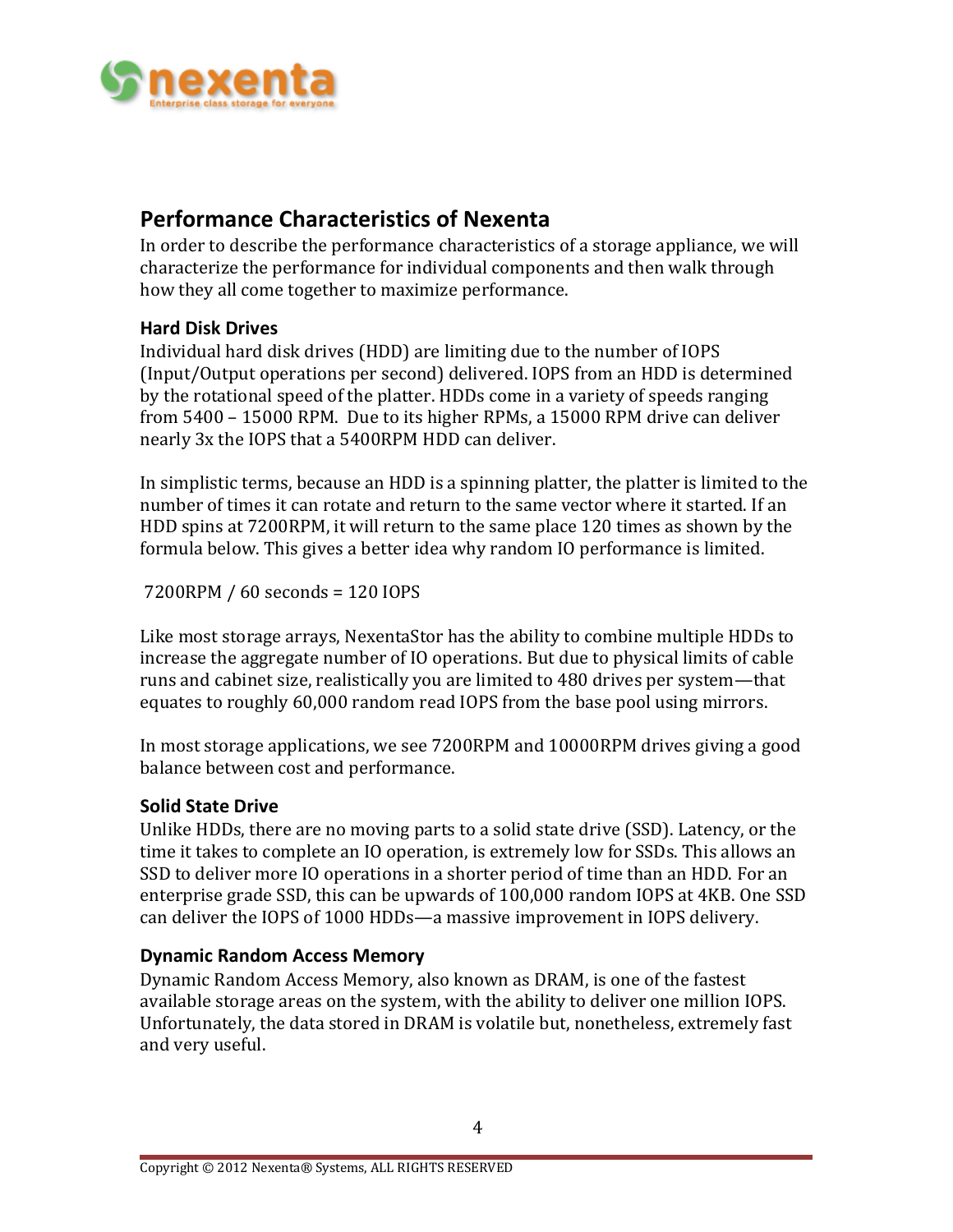

# **Pool Configuration**

The configuration of the storage pool determines the performance of the appliance. Although drive count aids in increasing performance on the storage appliance, it does not determine the performance characteristic.

#### **VDEVs**

Simply put, VDEVs are virtual devices—they can be made up of many things, such as RAM disks, disk slices, plain files, etc.

In the context of a Nexenta storage appliance, VDEVs are virtual devices made up of whole disks. Only **whole** disks are allowed to make up a VDEV.

Pools are created by striping data across logical VDEVs. Logical VDEVs contain multiple disks arranged in different data redundancy schemes.

#### **Data Redundancy and Protection**

Top-level VDEVs, or root VDEVs, are made with tree structures: the root being the pool and the logical VDEVs contain the physical disks that make up the leaf nodes. The logical VDEV is arranged to allow for redundancy using parity or mirrors, also known as RAIDZ and mirrors. The most common configuration seen in logical VDEVs are RAIDZ-2 and 2-way mirror configurations.

#### **Logical VDEVs**

A root VDEV is made up of logical VDEVs. The number of logical VDEVs determines the IO performance of a pool. IOs written to the pool are written to different VDEVs roughly every 1MB. Logical VDEVs are seen as one unit.

#### **RAIDZ2**

RAIDZ-2 VDEVs are made up of data disks and two parity disks. Ideally, we would like to see an even number of data disks, with the most common number being six or eight total disks in the VDEV, allowing for four or six data disks and two parity disks. Anything bigger increases the rebuild time for the VDEV in case of a failed disk.

In a RAIDZ-2 configuration, a single IO coming into the VDEV needs to be broken up and written across all the data disks. It then has to have the parity calculated and written to disk before the IO could complete. If all the disks have the same latency, all the operations to the disks will complete at the same time, thereby completing the IO to the VDEV at the speed of one disk. If there is a slow disk with high latency in the RAIDZ-2 VDEV, the IO to the VDEV does not complete until the IO on the slowest drive completes.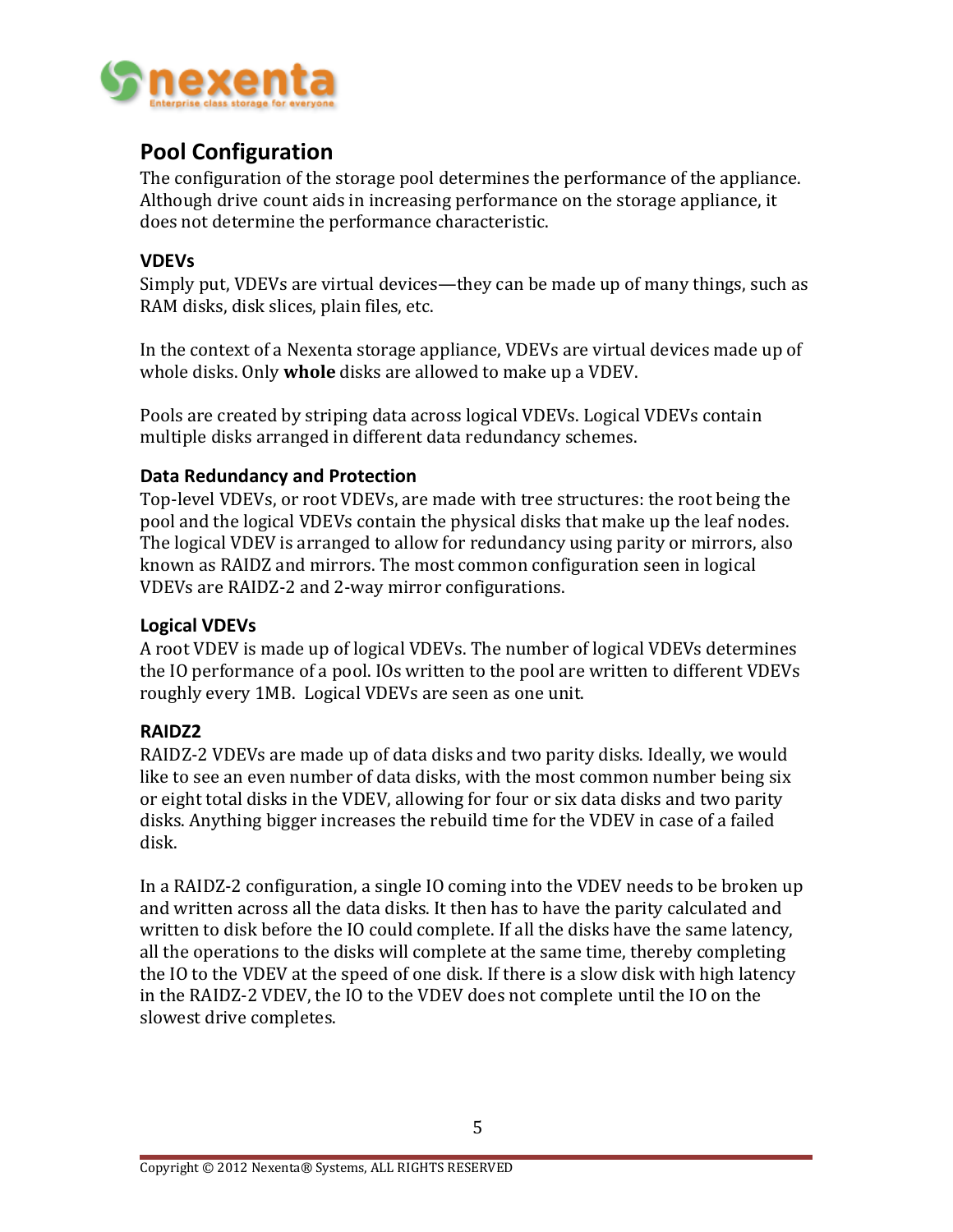

#### **Two-way Mirror**

Mirrors have roughly the same performance as RAIDZ-2 on writes. In mirrored VDEVs, data has to be written to both disks before the IO is complete. If one disk is slower than the other, the write does not complete until both copies are written. Therefore, write speed is the speed of the slowest disk. On reads, both disks in a mirror can be used for separate IO—giving double the speed of a single disk.

# **Pool Read Performance**

Pool performance is determined by the number of logical VDEVs. Each logical VDEV has the IOPS of the slowest disk in the VDEV. Therefore, the IOPS of the pool for random reads is calculated as follows:

Read on RAIDZ-2: Pool Read IOPS = Logical VDEVS \* Slowest Member Disk IOPs

Read on two-way mirror: Pool Read IOPS = Logical VDEVS \* Member Disk IOPS \* 2

#### **Why Mirrors for Read Performance?**

The number of disks a JBOD holds is predetermined. A 24-bay JBOD can hold only 24 disks.

A logical VDEV made up of mirrors can be made up of two disks. A 24-disk JBOD could have 12 logical VDEVs if VDEVs are made of mirrors, or four logical VDEVs if they are made of six disks in a RAIDZ-2. Twelve VDEVs versus four goes back to the formula that determines pool performance. The more logical VDEVs we have in place, the more we generate IOPS. In addition to having more logical VDEVs with mirrors, we have the added benefit that reads from mirrors will give us twice the performance of RAIDZ-2 in terms of IOPS.

### **Hybrid Storage Pool**

Putting it all together, we can combine pool speed with SSD and DRAM for caching to increase the performance of the appliance.

The key to NexentaStor optimization is the Hybrid Storage Pool (HSP). DRAM is used as an Adaptive Replacement Cache (ARC), efficiently storing both frequently used and recently used data. The Separate Intent Log is used to optimize latency of synchronous write workloads, such as NFS. The log satisfies synchronous write semantics while the transactional object store optimizes and allocates space on the main pool storage.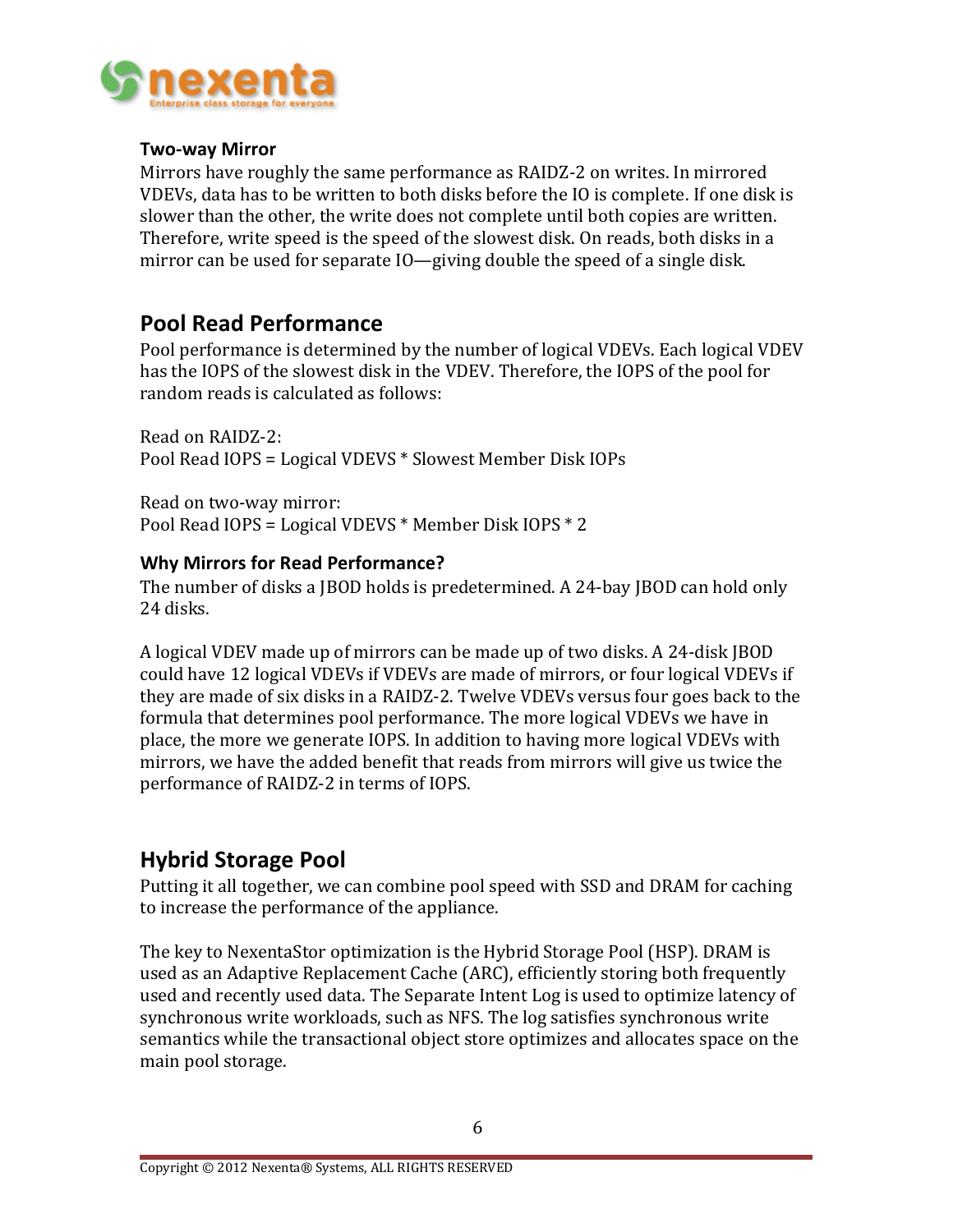

The log does not need to be very large in size and is structured according to the amount of data expected to be written in five seconds, the current time allocated by default to commit transaction groups. A Level-2 ARC (L2ARC), or cache device, can be used to cost-effectively grow the size of the ARC. For large, read-intensive workloads, the cost-per-gigabyte of SSDs is lower than main memory DRAM. Excellent read system performance can be achieved using modestly priced SSDs. The main pool performance can be less critical when the system is configured with enough RAM, and the log and L2ARC devices are fast.

# **Working Set Size**

The Working Set Size (WSS) is used to describe the amount of space most commonly used for applications or workloads. The use of WSS to describe performance is becoming increasingly useful as disk sizes increase. In many cases, systems are configured with 10s or 100s of terabytes of storage, while only a small fraction of the space is used at any given time. This fraction is the working set size.

#### **Performance Envelope**

A performance envelope is used to describe the maximum limits of system performance. This concept is familiar to car or airplane enthusiasts: maximum horsepower, acceleration, altitude ceiling, etc.

For NexentaStor, the boundaries of read performance are the speed of RAM, the speed of the L2ARC, and the speed of the pool devices as mentioned earlier. The size of RAM and L2ARC caches can be adjusted as needs warrant—an obvious opportunity for cost/performance optimization.

Each of these variables can be measured in the lab or, in the case where the system is being designed on paper, gleaned from component data sheets. Each component can be measured easily under laboratory conditions with off-the-shelf benchmarking tools.

The expected maximum performance is based on the probability that a read IO operation is accessing data that already is cached in faster memory or L2ARC.

Mathematically, we can say that the expected maximum performance approaches the performance of the pool disks for an infinite working set size.

If the entire working set can be cached in RAM, then the performance is the best. If not, then L2ARC devices can be used to effectively increase the size of the cache.